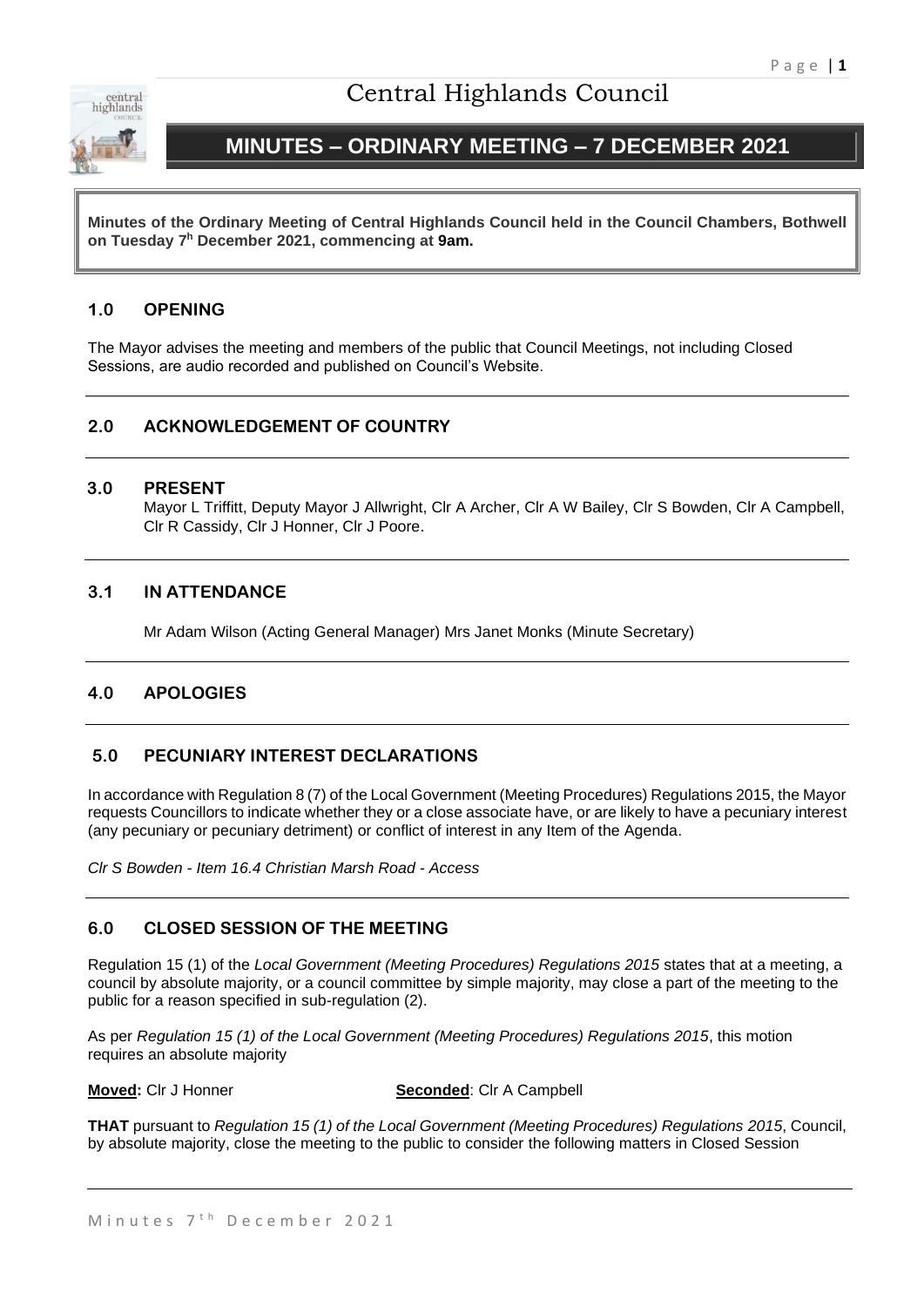| <b>Item</b><br><b>Number</b> | <b>Matter</b>                                                                                                       | <b>Local Government (Meeting Procedures)</b><br><b>Regulations 2015</b>                                                                                                                                                                                                                                                   |
|------------------------------|---------------------------------------------------------------------------------------------------------------------|---------------------------------------------------------------------------------------------------------------------------------------------------------------------------------------------------------------------------------------------------------------------------------------------------------------------------|
| 1                            | Confirmation of the Minutes of the<br>Closed Session of the Ordinary Meeting<br>of Council held on 16 November 2021 | Regulation 15 $(2)(g)$ – information of a personal<br>and confidential nature or information provided<br>to Council on the condition it is kept confidential                                                                                                                                                              |
| 2                            | Confidential matter                                                                                                 | Regulation 15 $(2)(g)$ – information of a personal<br>and confidential nature or information provided<br>to Council on the condition it is kept confidential                                                                                                                                                              |
| 3                            | Purchase of Land Ellendale for ILU                                                                                  | Regulation 15 (2) (f) – proposals for council to<br>acquire land or an interest in land or for the<br>disposal of land                                                                                                                                                                                                    |
| 4                            | <b>Confidential Matter</b>                                                                                          | Regulation 15 $(2)(j)$ – The personal hardship of<br>any person who is a resident in, or is a<br>ratepayer in, the relevant municipal area                                                                                                                                                                                |
| 5                            | Consideration of Matters for Disclosure<br>to the Public                                                            | Regulation 15 (8) - While in a closed meeting,<br>the Council, or Council Committee, is to consider<br>whether any discussions, decisions, reports or<br>documents relating to that closed meeting are to<br>be kept confidential or released to the public,<br>taking into account privacy and confidentiality<br>issues |

### **CARRIED**

#### **FOR the Motion**

Mayor L Triffitt, Deputy Mayor J Allwright, Clr A Archer, Clr A Bailey, Clr S Bowden, Clr A Campbell, Clr R Cassidy, Clr J Honner, Clr J Poore

# **6.1 MOTION OUT OF CLOSED SESSION**

**Moved:** Clr J Honner **Seconded:** Clr A Campbell

**THAT** the Council:

- (1) Having met and dealt with its business formally move out of the closed session; and
- (2) Resolved to report that it has determined the following:

| <b>Item Number</b> | <b>Matter</b>                                                                                                       | <b>Outcome</b>                                                                                                 |
|--------------------|---------------------------------------------------------------------------------------------------------------------|----------------------------------------------------------------------------------------------------------------|
|                    | Confirmation of the Minutes of the<br>Closed Session of the Ordinary Meeting<br>of Council held on 16 November 2021 | Minutes of the Closed Session of the<br>Ordinary Meeting of Council held on<br>16 November 2021 were confirmed |
| 2                  | <b>Confidential Correspondence</b>                                                                                  | <b>Matters</b><br>considered<br>and<br>were<br>resolved                                                        |
| 3                  | Purchase of Land Ellendale for ILU                                                                                  | Council agreed to the<br>purchase<br>price for the land at Ellendale and to<br>meet all subdivision costs      |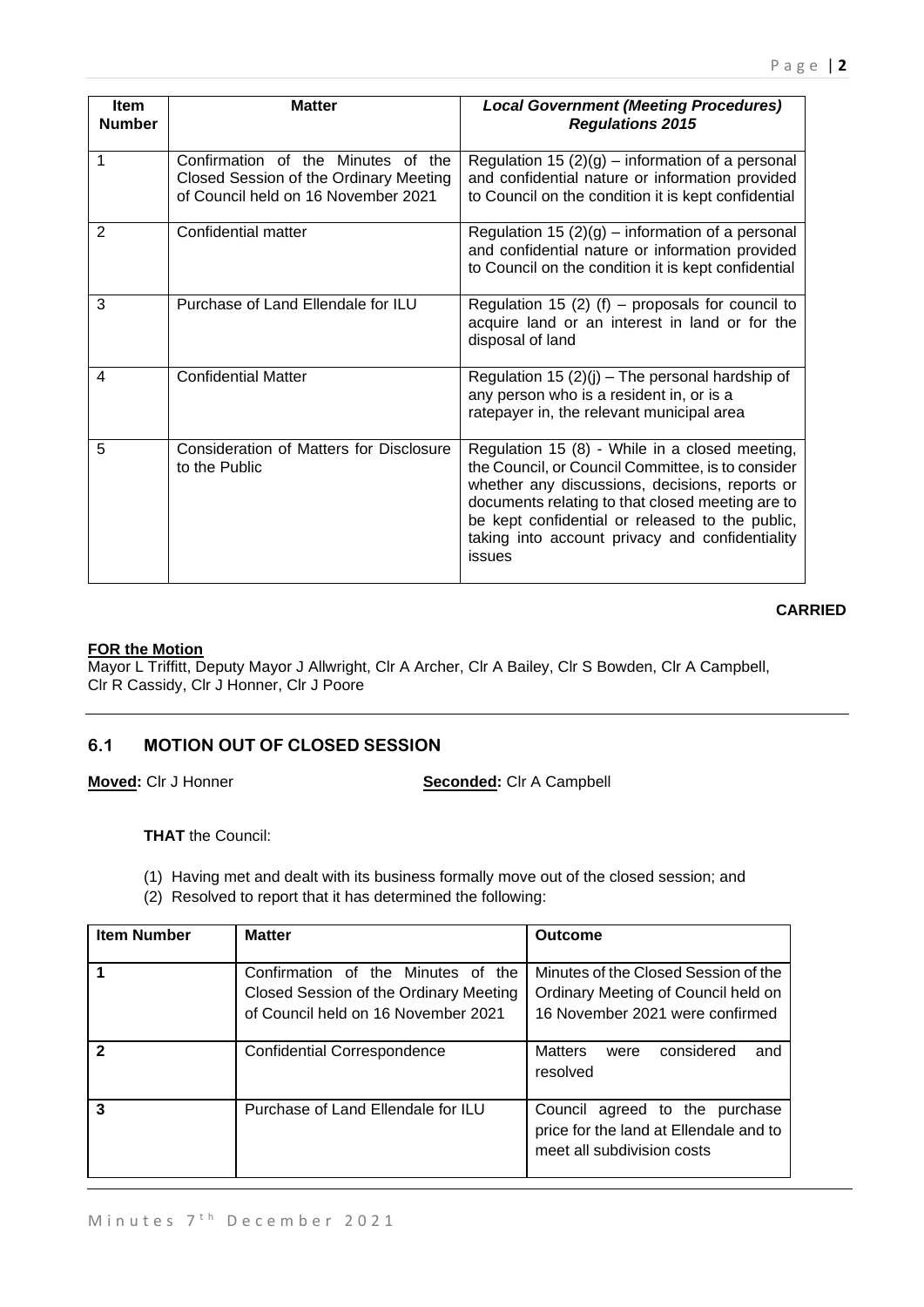| <b>Confidential Matters</b>                                | Council granted a remission of<br>\$1000.00 |  |
|------------------------------------------------------------|---------------------------------------------|--|
| Consideration of Matters for Disclosure  <br>to the Public | Matters were considered                     |  |

#### **CARRIED**

#### **FOR the Motion**

Mayor L Triffitt, Deputy Mayor J Allwright, Clr A Archer, Clr A Bailey, Clr S Bowden, Clr A Campbell, Clr R Cassidy, Clr J Honner, Clr J Poore

*Closed Session closed at 9.35am and Council adjourned for morning tea.*

#### **OPEN MEETING TO PUBLIC**

Due to COVID-19 a limit of 4 members of the public, at any one time will be applied.

#### **7.0 DEPUTATIONS –** Mr David Hawley arrived at 10.05 left at 10.52

#### **7.1 PUBLIC QUESTION TIME**

#### **8.0 MAYORAL COMMITMENTS**

#### 11 November 2021 to 30 November 2021

- 12 November 2021 Interview Tas Country re Bushfest
- 16 November 2021 Ordinary Meeting of Council Hamilton
- 16 November 2021 Australia Day Committee Meeting
- 17 November 2021 Recreational Ground Onsite inspection re Bushfest
- 17 November 2021 Combined Church morning tea Bothwell
- 17 November 2021 Central Highlands Visitor Information Centre visit
- 20 November 2021 Bushfest and live radio interviews
- 21 November 2021 Bushfest<br>26 November 2021 Ellendale
- Ellendale land onsite meeting
	- Business of Council x 8
	- Ratepayer and community members communications x6
	- Elected Members communications x 2
	- Central Highlands Council Management communications x3

# **8.1 COUNCILLOR COMMITMENTS**

# *Deputy Mayor J Allwright*

Ordinary Meeting of Council - Hamilton 29 November 2021 Audit Panel meeting- Hamilton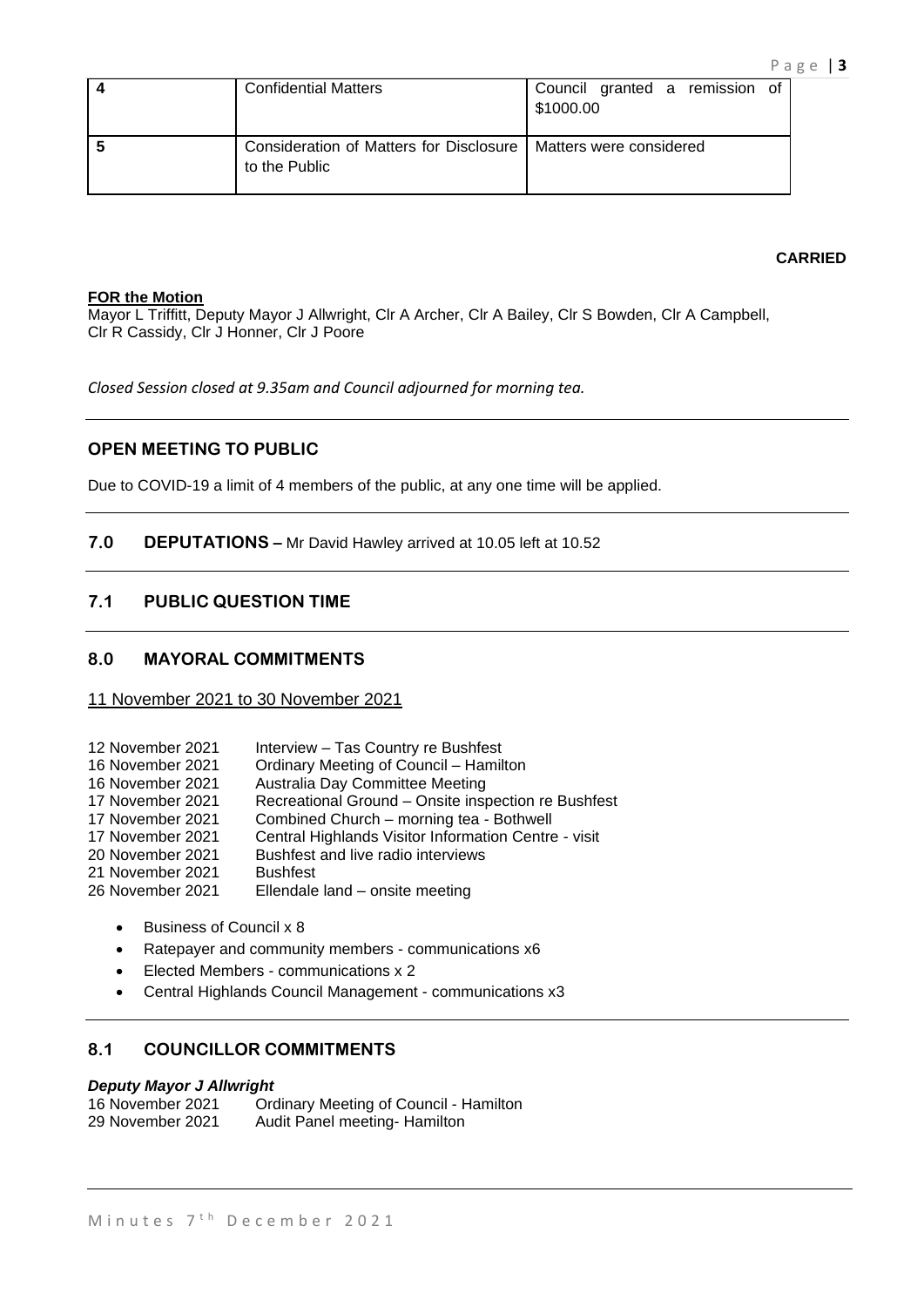| <b>CIr A Archer</b><br>16 November 2021                                                                               | <b>Ordinary Meeting of Council - Hamilton</b><br>Lake Crescent/Sorell Management Committee                                                                                                             |
|-----------------------------------------------------------------------------------------------------------------------|--------------------------------------------------------------------------------------------------------------------------------------------------------------------------------------------------------|
| <b>CIr A Bailey</b><br>16 November 2021                                                                               | <b>Ordinary Meeting of Council - Hamilton</b>                                                                                                                                                          |
| <b>CIr S Bowden</b><br>16 November 2021                                                                               | <b>Ordinary Meeting of Council - Hamilton</b>                                                                                                                                                          |
| Cir A Campbell<br>16 November 2021<br>16 November 2021<br>20-21/November 2021<br>23 November 2021<br>29 November 2021 | <b>Ordinary Meeting of Council - Hamilton</b><br>Australia Day meeting- Hamilton<br><b>Bushfest-Bothwell</b><br><b>Bicentennial Workforce Group Meeting- Bothwell</b><br>Audit Panel meeting- Hamilton |
| <b>CIr R Cassidy</b><br>16 November 2021                                                                              | <b>Ordinary Meeting of Council - Hamilton</b>                                                                                                                                                          |
| <b>CIr J Honner</b><br>16 November 2021<br>23 November 2021                                                           | <b>Ordinary Meeting of Council - Hamilton</b><br>Bicentennial Workforce Group Meeting- Bothwell                                                                                                        |
| <b>Cir J Poore</b><br>16 November 2021                                                                                | <b>Ordinary Meeting of Council - Hamilton</b>                                                                                                                                                          |

# **STATUS REPORT COUNCILLORS**

# **8.2 GENERAL MANAGER'S COMMITMENTS**

| 16 November 2021    | Ordinary Meeting of        |
|---------------------|----------------------------|
| 20-21 November 2021 | <b>Bushfest</b>            |
| 29 November 2021    | <b>Audit Panel Meeting</b> |
| 29 November 2021    | <b>Aust Cyber Security</b> |
| 01 December 2021    | <b>CBA Cyber Webinar</b>   |
| 01 December 2021    | <b>LGAT Webinar</b>        |
|                     |                            |

Ordinary Meeting of Council - Hamilton Bushfest 29 November 2021 **Aust Cyber Security Centre Webinar** LGAT Webinar

# **8.3 DEPUTY GENERAL MANAGER'S COMMITMENTS**

| 16 November 2021 | <b>Council Meeting</b>                                |
|------------------|-------------------------------------------------------|
| 23 November 2021 | Bi-Centennial Workforce Group Meeting                 |
| 23 November 2021 | Data Analyst Meeting Launceston City Council          |
| 24 November 2021 | Hewlett Packard Enterprise Meeting                    |
| 25 November 2021 | Southern Municipal Coordinators Liaison Group Meeting |
| 29 November 2021 | <b>Audit Panel Meeting</b>                            |
| 29 November 2021 | <b>Cyber Threat Awareness Briefing</b>                |
| 01 December 2021 | State Government Webinar on Opening up COVID          |
|                  |                                                       |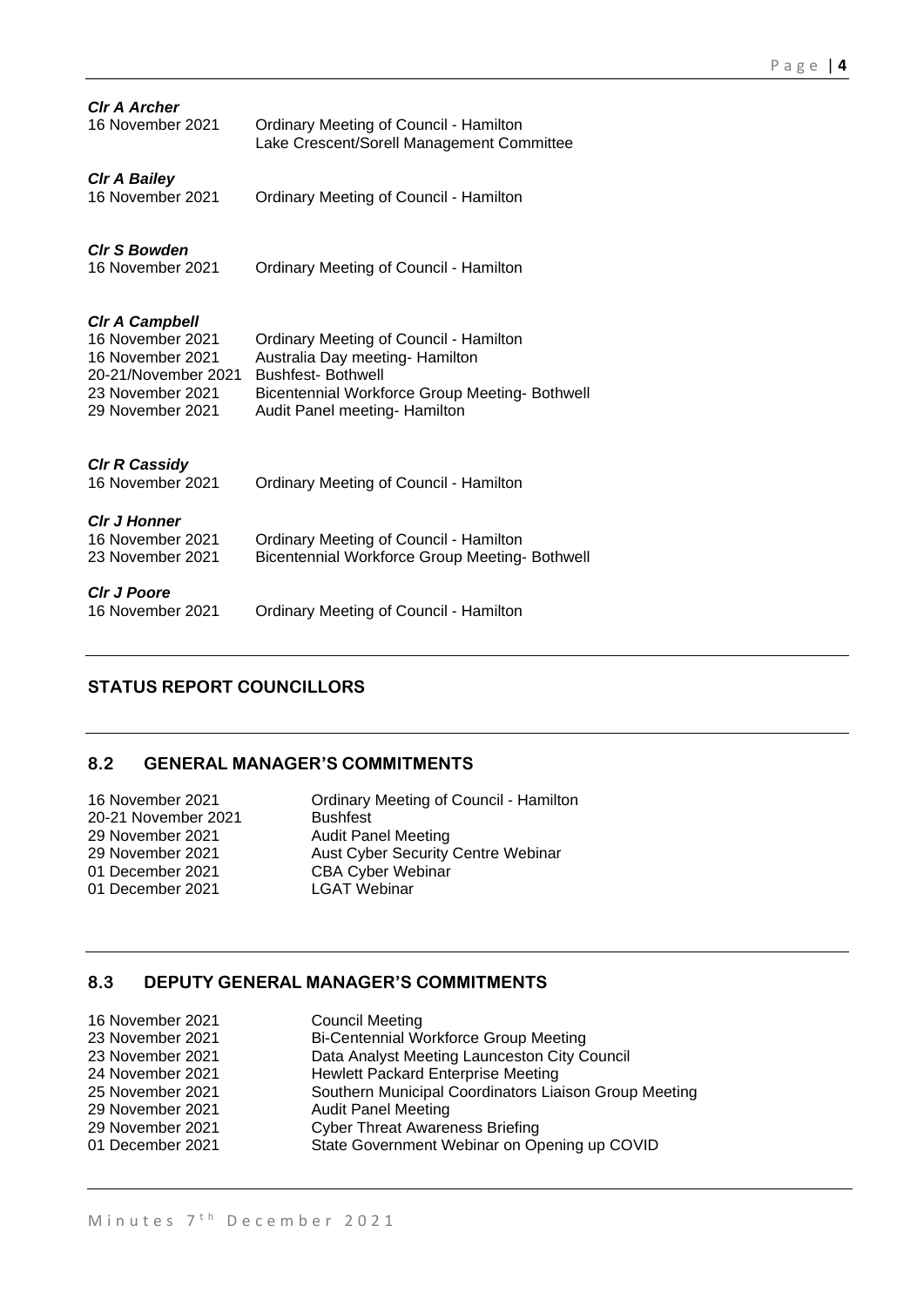# **9.0 NOTIFICATION OF COUNCIL WORKSHOPS HELD**

# **9.1 FUTURE WORKSHOPS**

### **10.0 MAYORAL ANNOUNCEMENTS**

#### **11.0 MINUTES**

#### **11.1 RECEIVAL DRAFT MINUTES ORDINARY MEETING**

**Moved:** Clr J Honner **Seconded:** Clr S Bowden

**THAT** the Draft Minutes of the Open Council Meeting of Council held on Tuesday 16th November 2021 be received.

**CARRIED**

#### **FOR the Motion**

Mayor L Triffitt, Deputy Mayor J Allwright, Clr A Archer, Clr A Bailey, Clr S Bowden, Clr A Campbell, Clr R Cassidy, Clr J Honner, Clr J Poore

### **11.2 CONFIRMATION OF MINUTES ORDINARY MEETING**

**Moved:** Clr S Bowden **Seconded:** Clr J Honner

**THAT** the Minutes of the Open Council Meeting of Council held on Tuesday 16<sup>th</sup> November 2021 be confirmed.

**CARRIED**

### **FOR the Motion**

Mayor L Triffitt, Deputy Mayor J Allwright, Clr A Archer, Clr A Bailey, Clr S Bowden, Clr A Campbell, Clr R Cassidy, Clr J Honner, Clr J Poore

### **11.3 RECEIVAL DRAFT MINUTES OF THE AUDIT PANEL MEETING**

**Moved:** Clr A Campbell **Seconded:** Clr J Honner

**THAT** the Draft Minutes of the Audit Panel on Monday 29<sup>th</sup> November 2021 be received.

**CARRIED**

#### **FOR the Motion**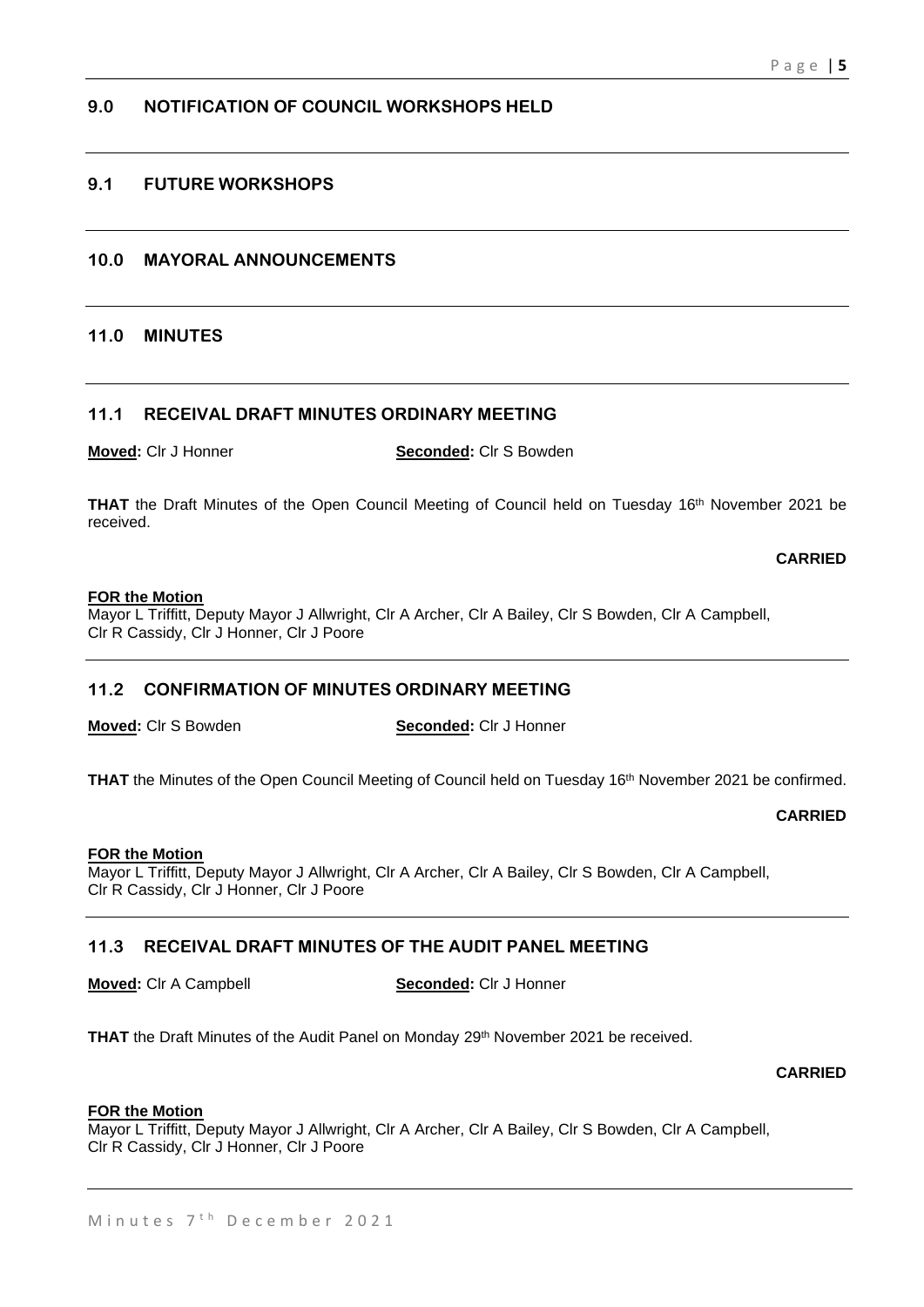# **11.4 RECEIVAL DRAFT MINUTES OF THE BICENTENNIAL WORKFORCE GROUP MEETING**

**THAT** the Draft Minutes of the Bicentennial Workforce Group Meeting held on Tuesday 23<sup>rd</sup> November 2021 be received.

**Moved:** Clr A Campbell **Seconded:** Clr J Honner

**CARRIED**

#### **FOR the Motion**

Mayor L Triffitt, Deputy Mayor J Allwright, Clr A Archer, Clr A Bailey, Clr S Bowden, Clr A Campbell, Clr R Cassidy, Clr J Honner, Clr J Poore

#### **12.0 BUSINESS ARISING:**

- 10.2 Mayor to send correspondence
- 16.2 Mayor to send correspondence
- 16.3 Works and Service Manager to contact school
- 16.4 Correspondence sent by Works and Service Manager;
- 16.5 Deputy General Manager to contact and discuss options;
- 17.3 Correspondence sent by General Manager;
- 17.5 Correspondence sent by Deputy General Manager;
- 17.6 Policy put on Website
- 17.7 Policy put on Website
- 17.8 Policy put on Website
- 17.10 Correspondence sent by Deputy General Manager;
- 17.12 Deputy General Manager preparing an application under the Building of Community Resilience Fund
- 17.13 Correspondence sent by Deputy General Manager;
- 17.16 Correspondence sent by Deputy General Manager;
- 17.18 Correspondence sent by Deputy General Manager;

# **13.0 DERWENT CATCHMENT PROJECT REPORT – Nil**

#### **14.0 FINANCE REPORT**

Motion 1

**Moved:** CIr J Honner **Seconded:** CIr A Campbell

THAT Council move to the supplementary Agenda Item 18.1 Finance Report

**CARRIED**

#### **FOR the Motion**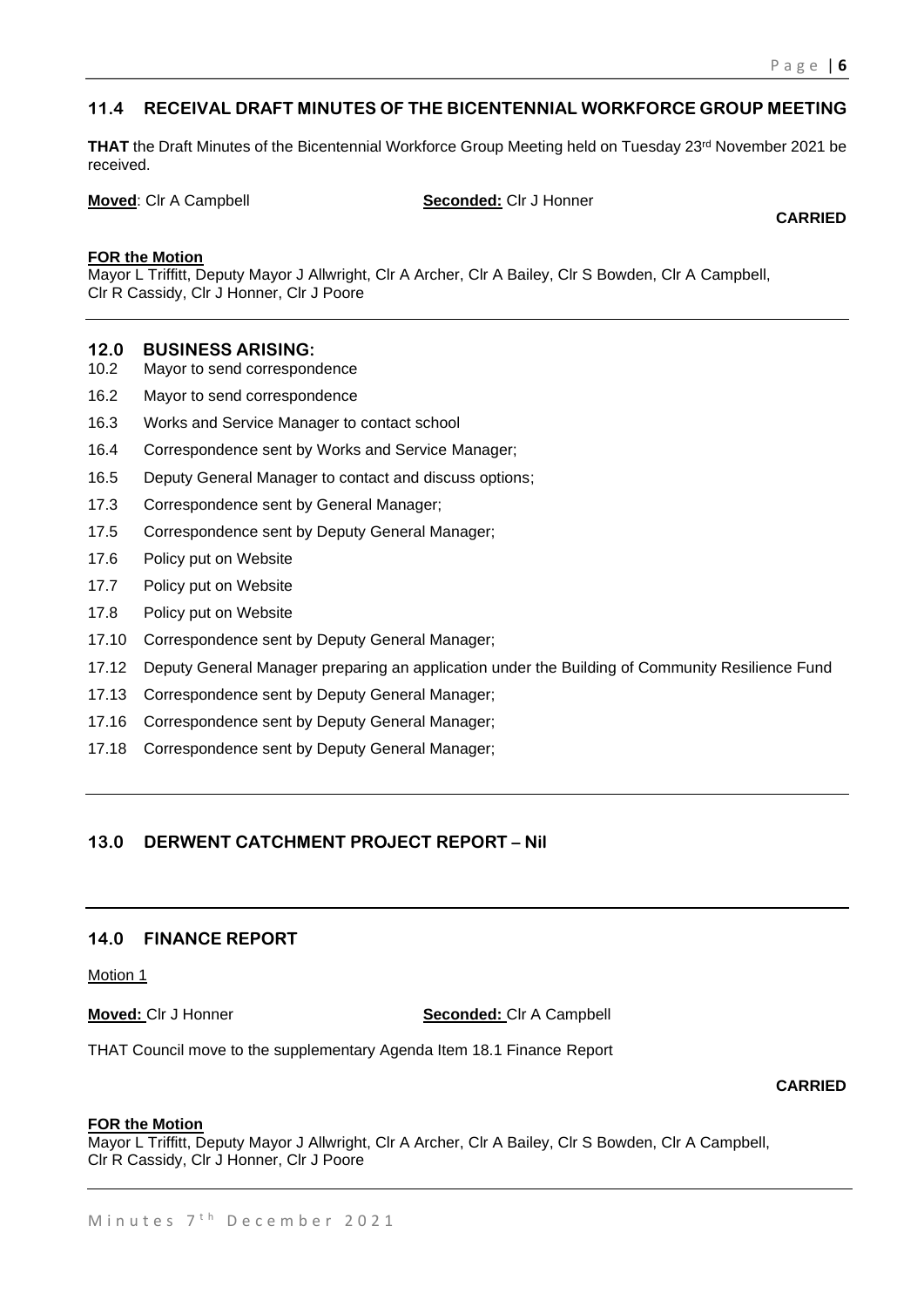#### **Moved:** Clr A Campbell **Seconded:** Clr J Honner

**THAT** the Finance Reports be received.

#### **FOR the Motion**

Mayor L Triffitt, Deputy Mayor J Allwright, Clr A Archer, Clr A Bailey, Clr S Bowden, Clr A Campbell, Clr R Cassidy, Clr J Honner, Clr J Poore

#### **15.0 DEVELOPMENT & ENVIRONMENTAL SERVICES**

In accordance with Regulation 25(1) of the Local Government (Meeting Procedures) Regulations 2015, the Mayor advises that the Council intends to act as a Planning Authority under the Land Use Planning and Approvals Act 1993, to deal with the following items:

#### **Moved:** Clr J Honner **Seconded:** Clr R Cassidy

**THAT** the Development & Environmental Services Report be received.

*Mr G Rogers Manager DES attended the meeting at 10.06 Ms L Brown (Contract Planner) attended the meeting at 10.06*

#### **Moved:** Clr T Bailey **Seconded:** Clr J Honner

**THAT** as Mr D Mackey wasn't present at this time Council move to item 15.2.

**CARRIED**

#### **FOR the Motion**

Mayor L Triffitt, Deputy Mayor J Allwright, Clr A Archer, Clr A Bailey, Clr S Bowden, Clr A Campbell, Clr R Cassidy, Clr J Honner, Clr J Poore

#### **15.2 DA 2021/89: OUTBUILDING (GARAGE) : 21 WILBURVILLE ROAD, WILBURVILLE**

Mr David Hawley spoke to this item and raised the following concerns:

- construction and foundations
- size without submitting appropriate permits and applications
- location of structure and impact on streetscape

#### **Motion1**

**Moved:** Deputy Mayor J Allwright **Seconded:** Clr T Bailey **Seconded:** Clr T Bailey

**THAT** Council approve the outbuilding (garage) as shown in the Development Application 2021/89.

#### **FOR the Motion** Deputy Mayor J Allwright, Clr A Bailey, Clr J Honner, **AGAINST the Motion** Mayor L Triffitt, Clr A Archer, Clr S Bowden, Clr A Campbell, Clr R Cassidy, Clr J Poore

**CARRIED**

**LOST6/3**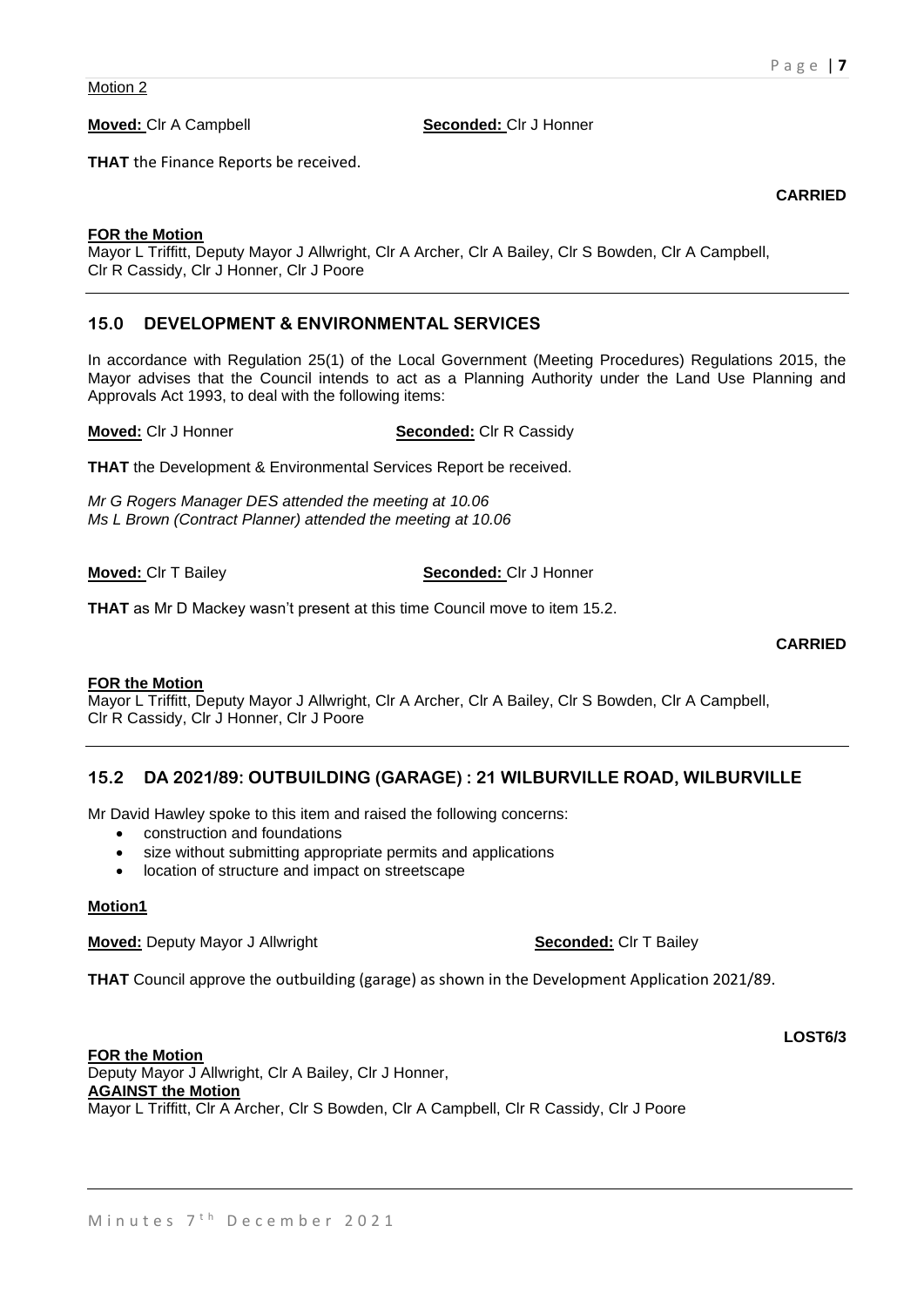#### **Motion 2**

**Moved:** Clr R Cassidy **Seconded:** Clr J Poore

**THAT** Council advise the applicant that DA 2021/89 has been refused on the grounds that the illegal works were carried out prior to the lodgement of the Planning Approval application.

#### **CARRIED7/2**

**FOR the Motion** Mayor L Triffitt, Clr A Archer, Clr S Bowden, Clr A Campbell, Clr R Cassidy, Clr J Honner, Clr J Poore **AGAINST the Motion** Deputy Mayor J Allwright, Clr A Bailey

*Mr Damian Mackey Planning Consultant (SMC) attended the meeting at 10.31* 

#### **15.1 RESUMPTION OF AGENDA ITEM 15.1**

**Moved:** Clr R Cassidy **Seconded:** Clr J Honner

THAT Council move back to Item 15.1 of the Agenda.

**CARRIED**

#### **FOR the Motion**

Mayor L Triffitt, Deputy Mayor J Allwright, Clr A Archer, Clr A Bailey, Clr S Bowden, Clr A Campbell, Clr R Cassidy, Clr J Honner, Clr J Poore

# **15.1 DRAFT CENTRAL HIGHLANDS LOCAL PROVISIONS SCHEDULE – ASSESSMENT OF REPRESENTATIONS UNDER SECTION 35F OF THE LAND USE PLANNING & APPROVALS ACT 1993 ENDORSEMENT OF THE REPORT TO THE TASMANIAN PLANNING COMMISSION**

**Moved:** Clr R Cassidy **Seconded:** Clr J Honner

**THAT** Council endorse the enclosed Central Highlands Draft Local Provisions Schedule - Report to the Tasmanian Planning Commission under Section 35Fof the Land Use Planning & Approvals Act 1993

**CARRIED8/1**

**FOR the Motion** Mayor L Triffitt, Deputy Mayor J Allwright, Clr A Archer, Clr A Bailey, Clr A Campbell, Clr R Cassidy, Clr J Honner, Clr J Poore **AGAINST the Motion** Clr S Bowden

*Mr Damian Mackey Planning Consultant (SMC) left the meeting at 11.17*

*Ms Louisa Brown (Contract Planner) left the meeting at 11.17*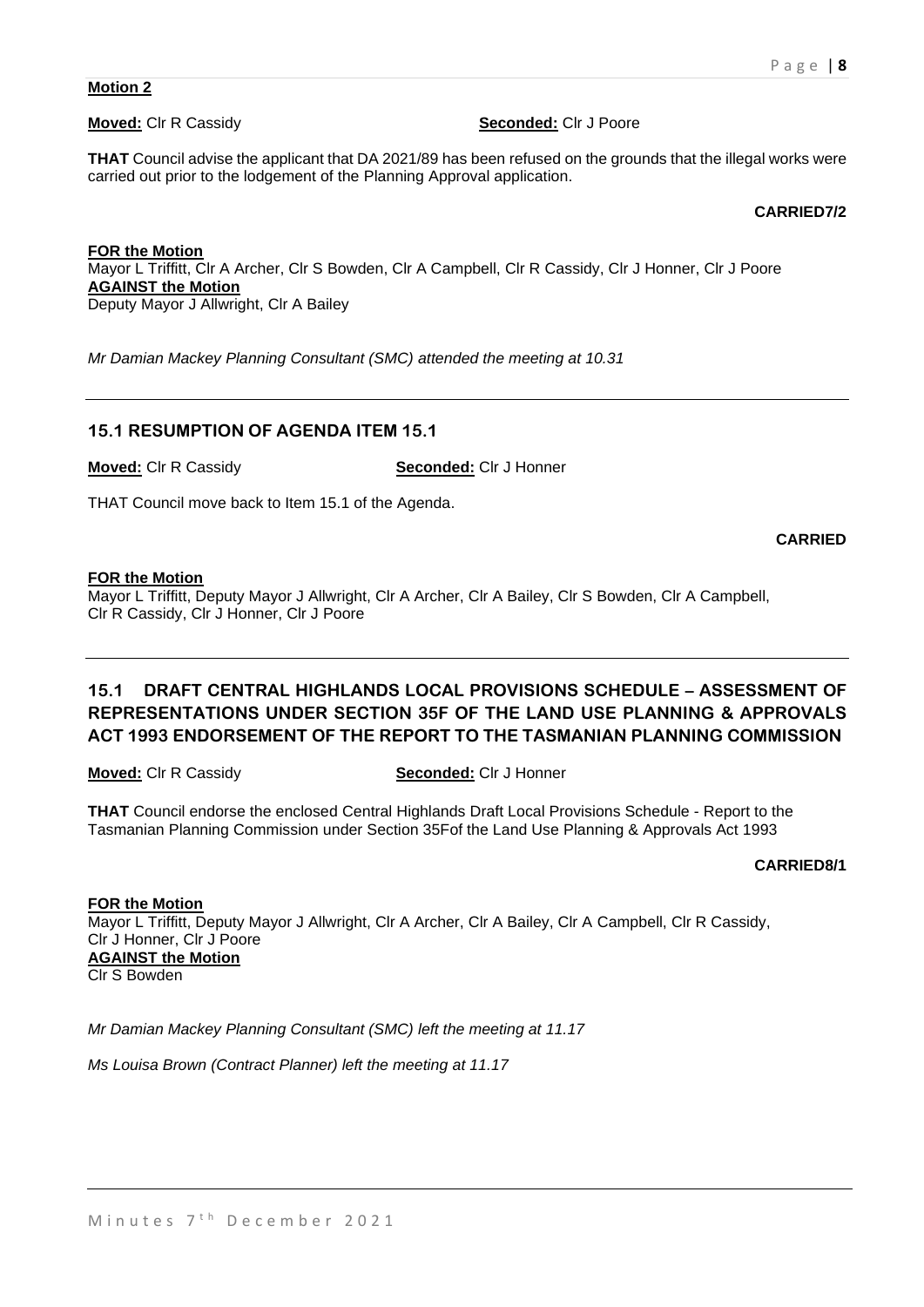# **15.3 POLICY NO. 2013-08 PUBLIC OPEN SPACE POLICY**

**Moved:** Clr J Honner **Seconded:** Clr R Cassidy **THAT** Council adopt Policy No. 2013-08 Public Open Space Policy.

#### **CARRIED**

#### **FOR the Motion**

Mayor L Triffitt, Deputy Mayor J Allwright, Clr A Archer, Clr A Bailey, Clr S Bowden, Clr A Campbell, Clr R Cassidy, Clr J Honner, Clr J Poore

# **15.4 DES BRIEFING REPORT**

# **PLANNING PERMITS ISSUED UNDER DELEGATION**

The following planning permits have been issued under delegation during the past month.

#### **NO PERMIT REQUIRED**

| DA NO.       | <b>APPLICANT</b>     | <b>LOCATION</b>                        | <b>PROPOSAL</b>     |
|--------------|----------------------|----------------------------------------|---------------------|
| 2021 / 00099 | F M MacMillan        | 64 Rainbow Road, Breona                | Outbuilding         |
| 2021 / 00103 | S J Triffett         | 1 Headlam Road North,<br>Reynolds Neck | Garage              |
| 2021 / 00105 | Kings Outdoor Living | 38 Glenlea Drive, Gretna               | Additions (Awnings) |

#### **PERMITTED**

| DA NO.       | <b>APPLICANT</b>      | <b>LOCATION</b>            | <b>PROPOSAL</b>            |
|--------------|-----------------------|----------------------------|----------------------------|
| 2021 / 00098 | Lark & Creese Pty Ltd | 3430 Lyell Highway, Gretna | <b>Boundary Adjustment</b> |
|              |                       |                            |                            |

#### **DISCRETIONARY**

| DA NO.       | <b>APPLICANT</b>      | <b>LOCATION</b>            | <b>PROPOSAL</b>                    |
|--------------|-----------------------|----------------------------|------------------------------------|
|              | Design East Pty Ltd - | "Grantham", 1 Elizabeth    |                                    |
| 2021/00088   | <b>Monty East</b>     | Street, Bothwell           | <b>Additions &amp; Alterations</b> |
| 2021 / 00096 | P D A Surveyors       | 260 Gully Road, Fentonbury | <b>Ancillary Dwelling</b>          |

# **ANIMAL CONTROL**

#### **IMPOUNDED DOGS**

No dogs have been impounded over the past months.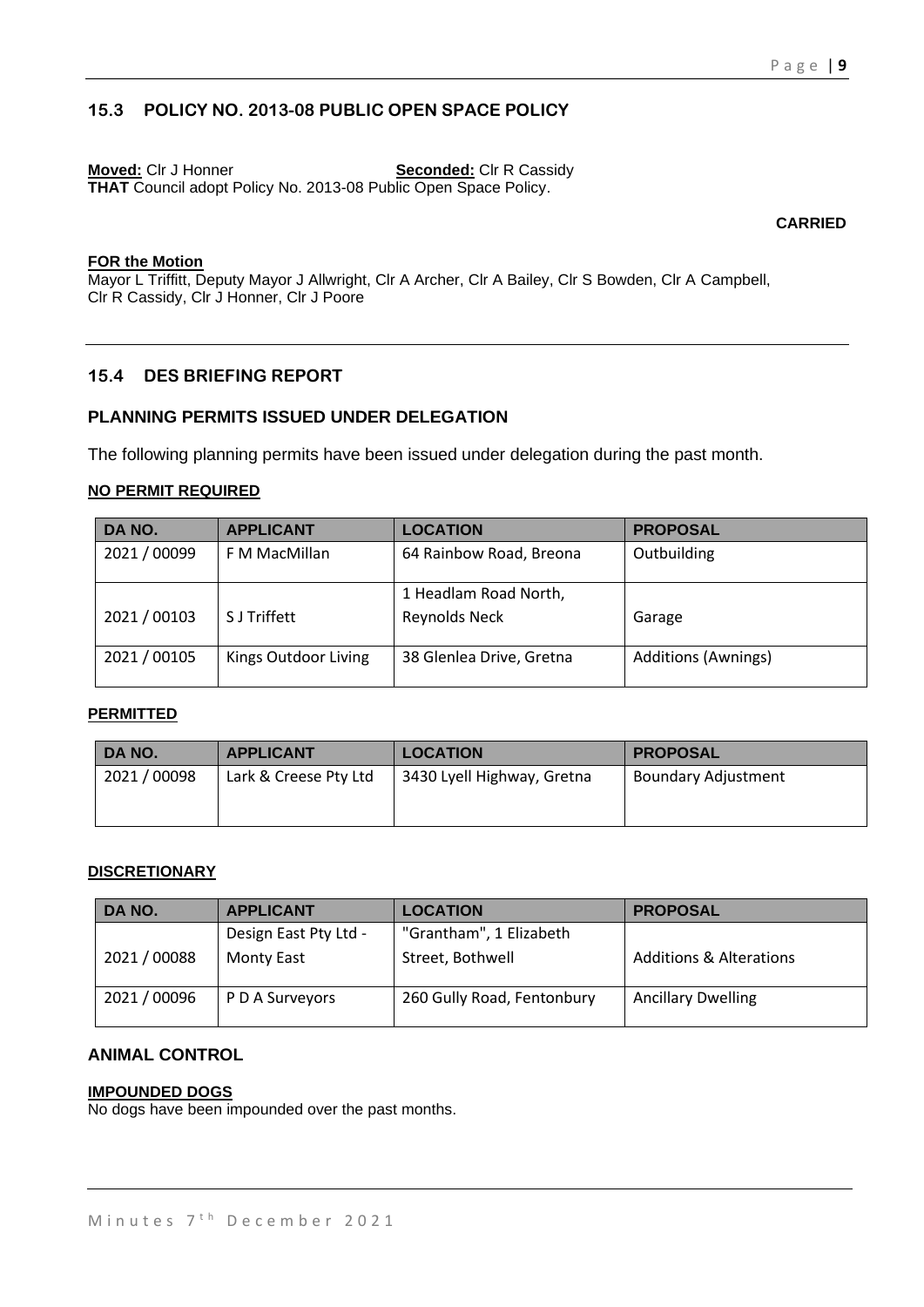#### **STATISTICS AS OF 1 DECEMBER 2021**

#### **Registrations**

Total Number of Dogs Registered in 2020/2021 Financial Year – 978

2021/2022 renewal have been issued.

- Number of Dogs Currently Registered 905
- Number of Dogs Pending Re-Registration 32

#### **Kennel Licences**

Total Number of Kennel Licences Issued for 2020/2021 Financial Year – 29

2021/2022 Renewal have been Issued.

- Number of Licenses Issued –30
- Number of Licences Pending 0

*Mr Jason Branch (Works & Services Manager) attended the meeting at 11.26*

# **15.5 UPDATE ON CENTRAL HIGHLANDS COUNCIL COVID PLAN - COUNCIL ENVIRONMENTAL HEALTH OFFICER – MRS BEVERLEY ARMSTRONG**

Points of discussion:

- Council's COVID Plan is updated regularly on advice received from the Director of Health
- Mandating requirements at work environments/facilities is a Council directive and will require a policy
- Attendance at our Medical Centres vaccine mandate for customers is not a requirement as there may be a reason someone hasn't been vaccinated
- Vaccine Certificates verification of status privacy issues Bev to gather additional information
- Acting General Manager Mr Adam Wilson advised Council that a risk assessment for each work environment would be prepared and reviewed fortnightly
- DES Manager Mr Graham Rogers advised that information shared at an Emergency Services meeting reported a 30% drop off in volunteer numbers since the vaccine rollout commenced

#### **RESOLVED THAT** the Environmental Health Officer:

- 1. investigate options in relation to air quality to ensure Council facilities are safe and of a high standard.
- 2. investigate legal requirements in relation to Privacy Issues; and
- 3. prepare a draft policy for consideration at a future meeting of Council

*Mrs Beverley Armstrong (EHO) left the meeting at 11.44 Mr Graham Rogers (DES Manager) left the meeting at 11.44*

#### **16.0 WORKS & SERVICES**

**Moved:** Clr J Honner **Seconded:** Clr R Cassidy

**THAT** the Works & Services Report be received.

#### **CARRIED**

#### **FOR the Motion**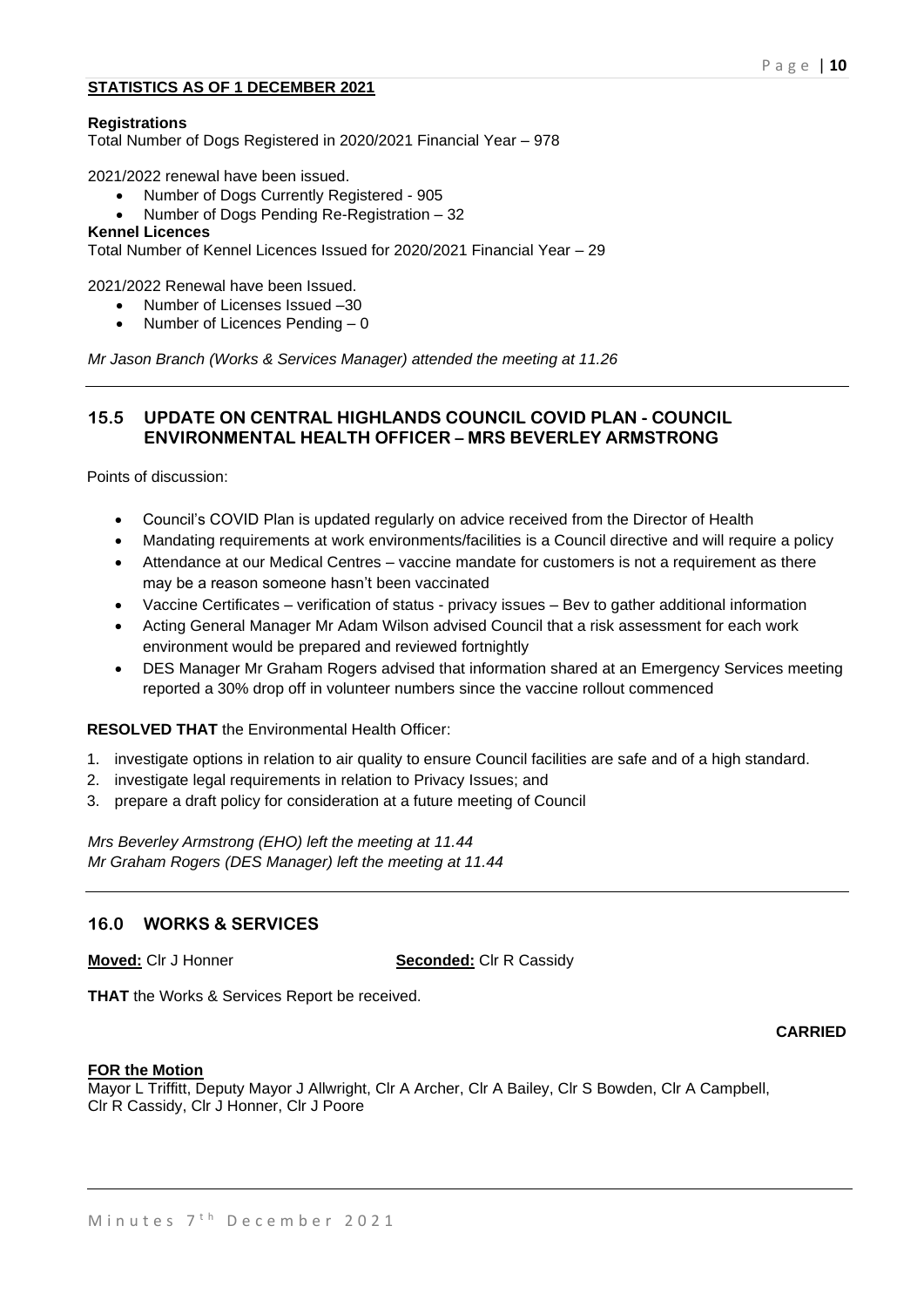# **16.1 POLICY NO. 2021-60 ROADSIDE MEMORIALS POLICY**

#### **Moved:** Clr J Honner **Seconded:** Clr T Bailey

**THAT** Council defer approval of Policy No. 2020-60 Roadside Memorials Policy, until the Ordinary Meeting of Council to be held 18 January 2022

**CARRIED**

#### **FOR the Motion**

Mayor L Triffitt, Deputy Mayor J Allwright, Clr A Archer, Clr A Bailey, Clr S Bowden, Clr A Campbell, Clr R Cassidy, Clr J Honner, Clr J Poore

# **16.2 PERSONAL MOBILITY DEVICES (PMDs)**

**NOTED**

# **16.3 SEWER EXTENSION PATRICK STREET BOTHWELL**

**Moved:** Clr R Cassidy **Seconded:** Clr T Bailey

**THAT** Council agree to the reinstatement of the footpath in Patrick Street with a 30mm asphalt.

#### **CARRIED**

#### **FOR the Motion**

Mayor L Triffitt, Deputy Mayor J Allwright, Clr A Archer, Clr A Bailey, Clr S Bowden, Clr A Campbell, Clr R Cassidy, Clr J Honner, Clr J Poore

*Clr S Bowden declared an interest in this item and left the meeting at 11.57*

#### **16.4 CHRISTIAN MARSH ROAD - ACCESS**

**Moved:** Clr A Archer **Seconded:** Clr R Cassidy

**THAT** Council acknowledge Mr Miller's correspondence and inform Mr Miller that the advice he has previously received is in accordance with Council's Policy 'Maintenance of Roads & Bridges Behind Locked Gates on Council Roads'.

**CARRIED**

#### **FOR the Motion**

Mayor L Triffitt, Deputy Mayor J Allwright, Clr A Archer, Clr A Bailey, Clr A Campbell, Clr R Cassidy, Clr J Honner, Clr J Poore

*Clr S Bowden returned to the meeting at 12.00*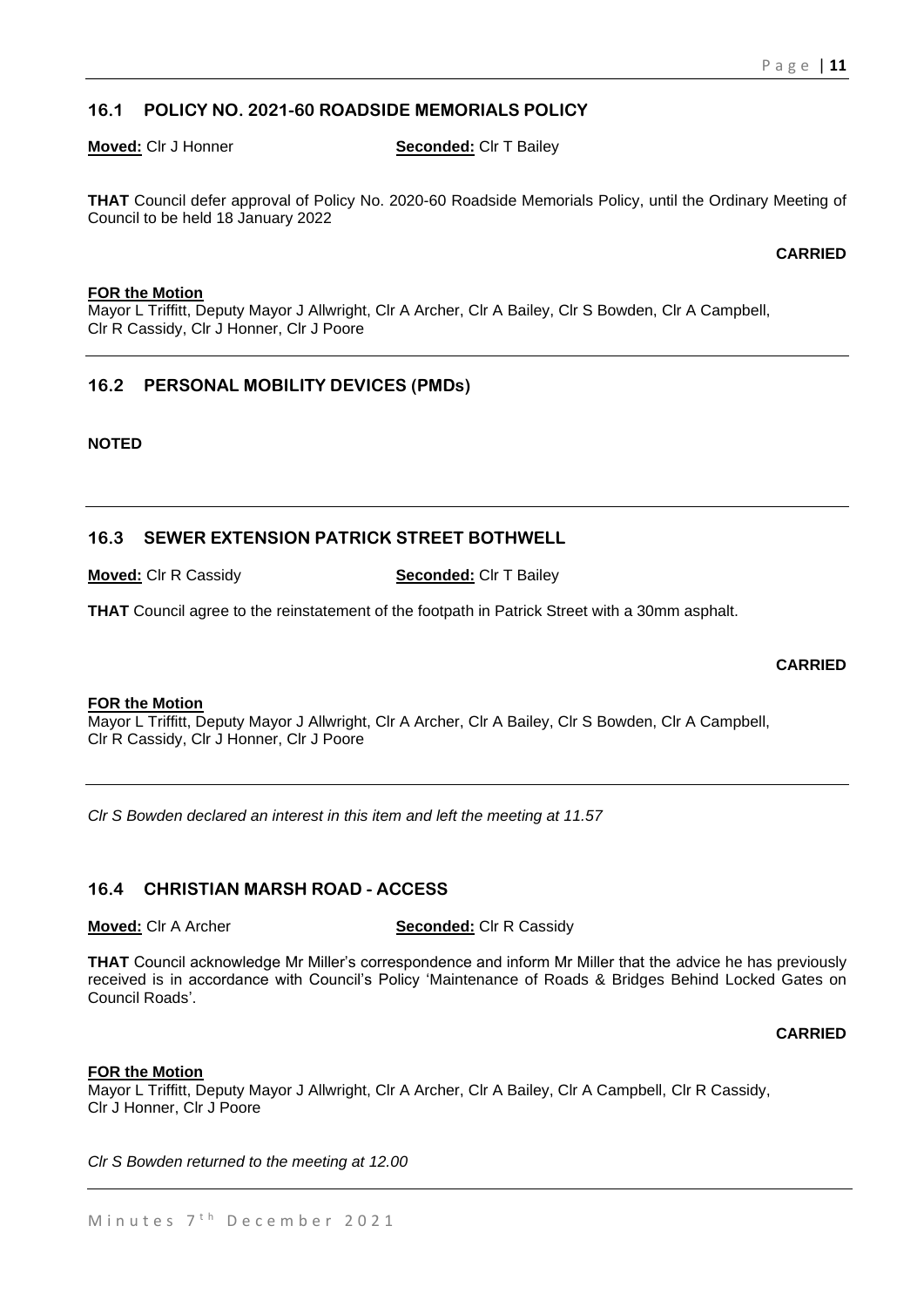# **16.5 ELECTRONIC SCOREBOARD ELECTION COMMITMENT**

#### **Moved:** Clr J Poore **Seconded:** Clr A Campbell

**THAT** Council authorise the General Manger to sign the Election Commitment grant deed for the electronic scoreboard on behalf of Council

#### **CARRIED**

#### **FOR the Motion**

Mayor L Triffitt, Deputy Mayor J Allwright, Clr A Archer, Clr A Bailey, Clr S Bowden, Clr A Campbell, Clr R Cassidy, Clr J Honner, Clr J Poore

### **16.6 PELHAM ROAD UPDATE**

#### **Moved:** Clr J Honner **Seconded:** Clr S Bowden

**THAT** the Acting General Manager advised the resident of Pelham that contacted the Mayor that they can apply in writing to Council for hardship assistance which will be assessed on merit.

**CARRIED**

#### **FOR the Motion**

Mayor L Triffitt, Deputy Mayor J Allwright, Clr A Archer, Clr A Bailey, Clr S Bowden, Clr A Campbell, Clr R Cassidy, Clr J Honner, Clr J Poore

### **17.0 ADMINISTRATION**

### **17.1 PUB WITH NO BEER REST AREA**

**Moved:** Clr J Honner **Seconded:** Clr S Bowden

**THAT** Agenda Item 17.1 'Pub with No Beer Rest Area' be deferred until the Ordinary Meeting of Council, 18 January 2022

#### **FOR the Motion**

**CARRIED5/4**

Mayor L Triffitt, Clr A Bailey, Clr S Bowden, Clr A Campbell, Clr J Honner, **AGAINST the Motion** Deputy Mayor J Allwright, Clr A Archer, Clr R Cassidy, Clr J Poore

# **17.2 METAL ARTWORK GRETNA WAR MEMORIAL**

*17.9 – 21 September 2021 Moved: Clr A Campbell Seconded: Clr J Honner*

*THAT Council* 

- *1. Approve the installation of the artwork at the entrance to the Gretna War Memorial*
- *2. Incorporate signage highlighting the site (with input from Mr Colin Cunningham)*
- *3. Apply for the required planning permits*

*CARRIED*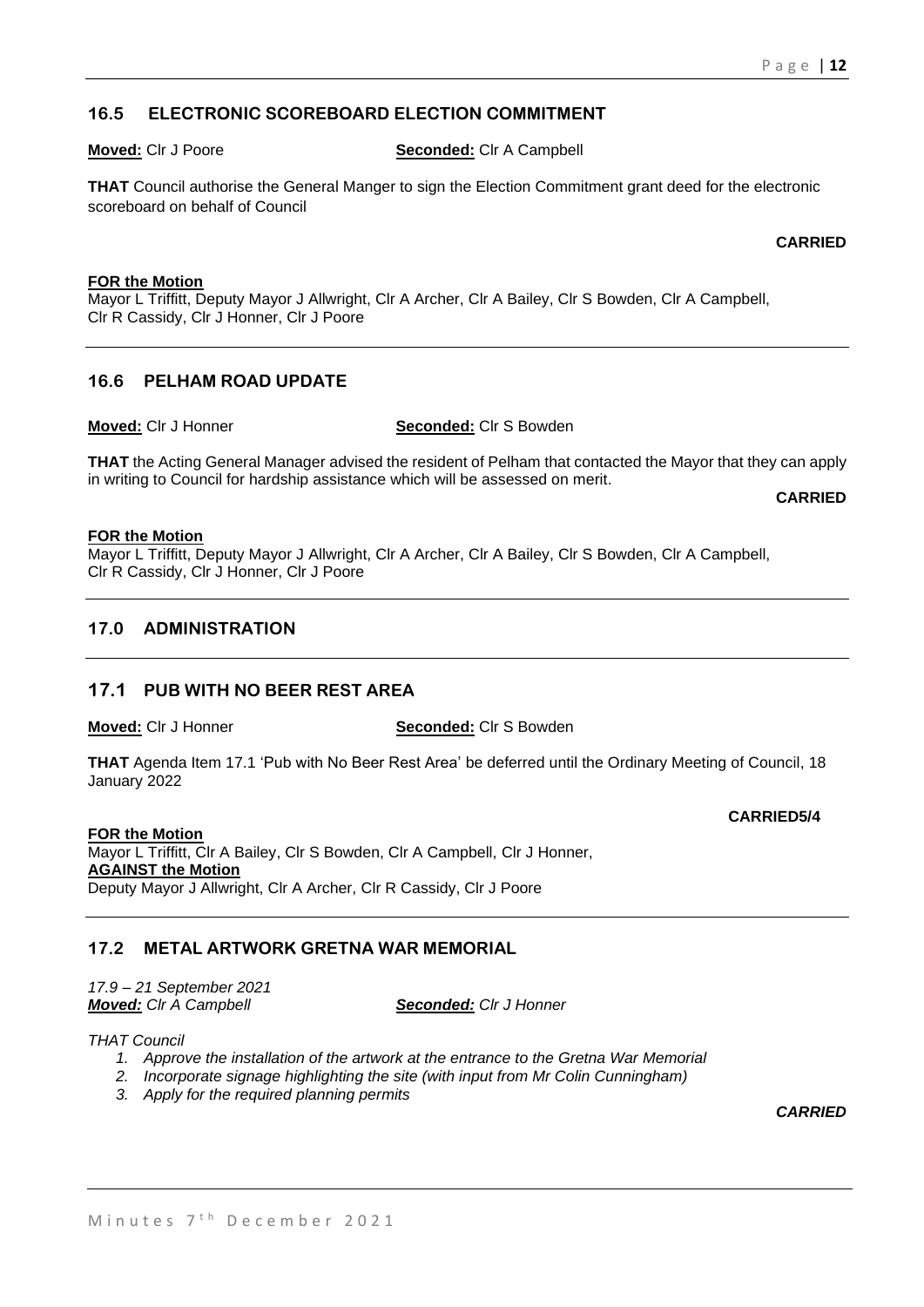#### *FOR the Motion*

*Mayor L Triffitt, Deputy Mayor J Allwright, Clr A Archer, Clr A Bailey, Clr S Bowden, Clr A Campbell, Clr R Cassidy, Clr J Honner, Clr J Poore*

Motion 1<sup>-</sup>

**Moved:** Clr A Campbell **Seconded:** Clr R Cassidy

THAT minute 17.9 passed at the 21 September 2021 meeting of Council be revoked.

#### **CARRIED**

#### **FOR the Motion** Mayor L Triffitt, Deputy Mayor J Allwright, Clr A Archer, Clr A Bailey, Clr S Bowden, Clr A Campbell, Clr R Cassidy, Clr J Honner, Clr J Poore

Motion 2:

**Moved:** Clr A Campbell **Seconded:** Clr R Cassidy

**THAT** in the interest of community consultation a survey be conducted to ascertain the preferred location for the installation of the metal artwork at the Gretna War Memorial. Forms to be returned by 7<sup>th</sup> January 2022.

#### **FOR the Motion**

**CARRIED**

Mayor L Triffitt, Deputy Mayor J Allwright, Clr A Archer, Clr A Bailey, Clr S Bowden, Clr A Campbell, Clr R Cassidy, Clr J Honner, Clr J Poore

*Mr Jason Branch Works & Services Manager left the meeting at 12.42*

*Council adjourned for lunch at 12.42*

*Council resumed the meeting at 1.15*

# **17.3 AUSTRALIA DAY AWARDS**

**Moved:** Clr J Honner **Seconded:** Clr R Cassidy

**THAT** Australia Day 2022 Citizen of the Year be awarded to Mr Ron Brown and the Mayor invite Mr Ron Brown to Council's Australia Day event to be presented with the Award.

**THAT** Australia Day 2022 Young Citizen of the Year be awarded to James Brazendale and the Mayor invite James Brazendale to Council's Australia Day event to be presented with the Award.

**THAT** Australia Day 2022 Central Highlands Community Event be awarded to Bothwell Sheep Station Cup and the Mayor invite representatives to Council's Australia Day event to be presented with the Award.

**THAT** Australia Day 2022 Central Highlands Appreciation Awards be presented to Linda Jeffrey, Lyn Brown and Fran McDonald and the Mayor invite recipients to Council's Australia Day event to receive awards.

#### **CARRIED**

#### **FOR the Motion**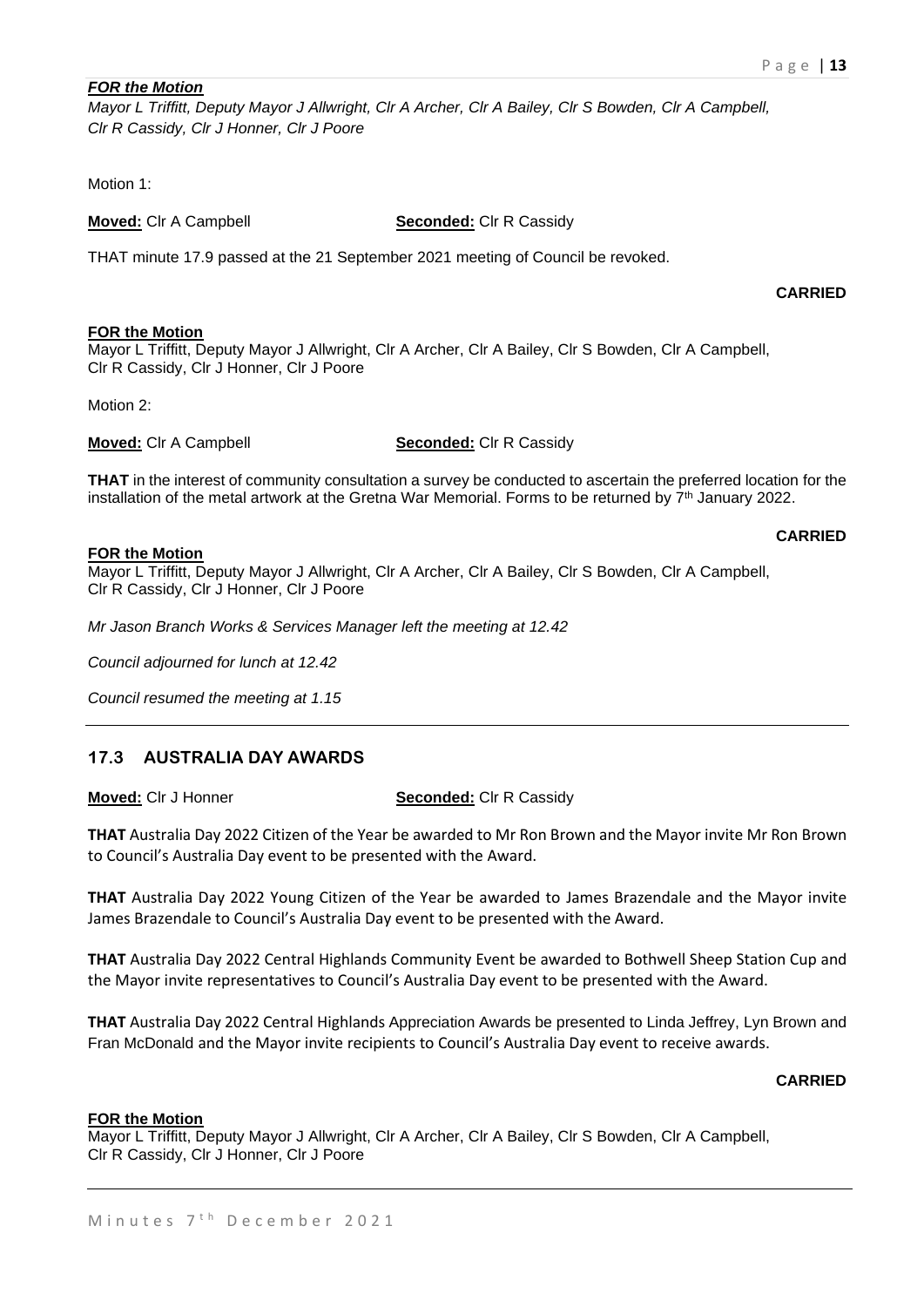# **17.4 MOTIONS FROM AUDIT PANEL MEETING**

**Moved:** Deputy Mayor J Allwright **Seconded:** Clr R Cassidy

**THAT** the minimum cash reserve of Council be set at 5% of the replacement value of all assets plus current statutory provisions.

**CARRIED7/2**

**FOR the Motion** Mayor L Triffitt, Deputy Mayor J Allwright, Clr A Bailey, Clr S Bowden, Clr A Campbell, Clr R Cassidy, Clr J Honner **AGAINST the Motion** Clr A Archer, Clr J Poore

# **17.5 TELSTRA TOWER CRAMPS BAY –**

The Acting General Manager withdrew this Agenda Item

### **17.6 HIGHLANDS BUSHFEST 2022**

**Moved:** Clr T Bailey **Seconded:** Clr A Campbell

**THAT** to enable staff to begin preparations for Highlands Bushfest 2022, Council confirm:

- (a) Highlands Bushfest 2022 will be held on 19 & 20 November 2022; and
- (b) funds will be allocated in the 2022/23 budget for the event

#### **CARRIED**

#### **FOR the Motion**

Mayor L Triffitt, Deputy Mayor J Allwright, Clr A Archer, Clr A Bailey, Clr S Bowden, Clr A Campbell, Clr R Cassidy, Clr J Honner, Clr J Poore

# **17.7 INFORMATION SUPPLIED TO COUNCILLORS – WEEKLY BULLETIN**

#### **NOTED**

# **17.8 "WALK AROUND BOTHWELL" BROCHURE**

#### **Moved:** Clr T Bailey **Seconded:** Clr J Poore

**THAT** Council agrees to pay for the printing of the "Walk around Bothwell" brochures.

#### **CARRIED**

#### **FOR the Motion**